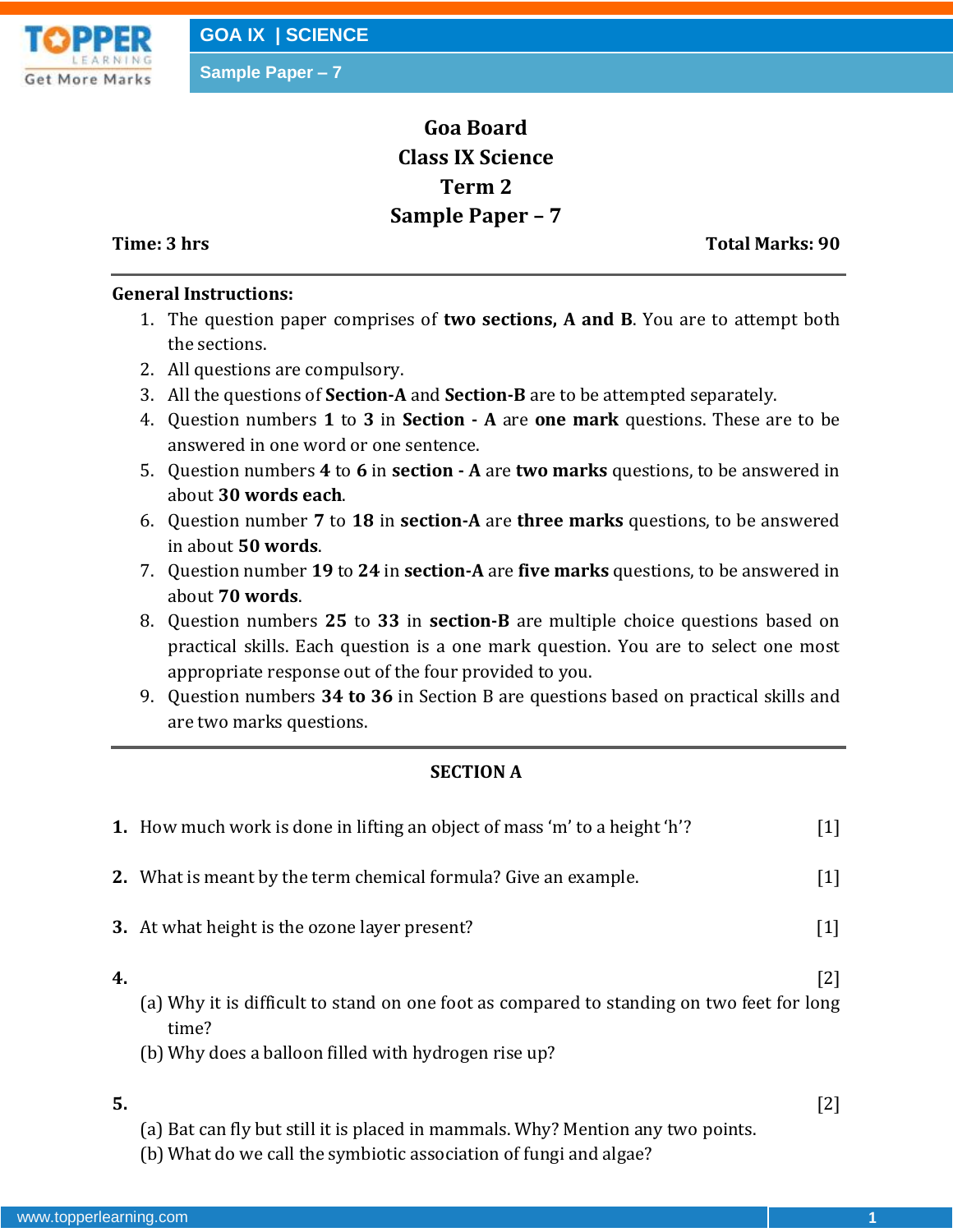

**Sample Paper – 7**

| Marks | $varipic   qbc  = r$                                                                                                                                    |     |
|-------|---------------------------------------------------------------------------------------------------------------------------------------------------------|-----|
|       | <b>6.</b> Write the chemical formulae of the following compounds:<br>(a) Magnesium sulphate<br>(b) Ammonium bicarbonate                                 | [2] |
| 7.    | (a) Give two examples of biodegradable and non-biodegradable pollutants.<br>(b) What is the significance of dissolved oxygen for the aquatic organisms? | [3] |
| 8.    | (a) Why can we hear echoes in long galleries and big halls?<br>(b) What is the cause of sonic boom?                                                     | 131 |
| 9.    |                                                                                                                                                         | [3] |

- (a) A boy strikes one end of a long iron pipe with a stone. Another boy who keeps his ears close to the other end of the pipe hears two sounds in a short interval of time. Explain why does this happen?
- (b) What does the abbreviation 'SONAR' stands for?

**10.** [3]

- (a) An object of mass 12 kg is placed at a certain height above the ground. If the gravitational potential energy of the object is 480 J, find the height at which the object is with respect to the ground  $(g = 10 \text{ m/s}^2)$ .
- (b) Identify the energy transformation in the following:
	- i. Heat engine
	- ii. Explosion of a cracker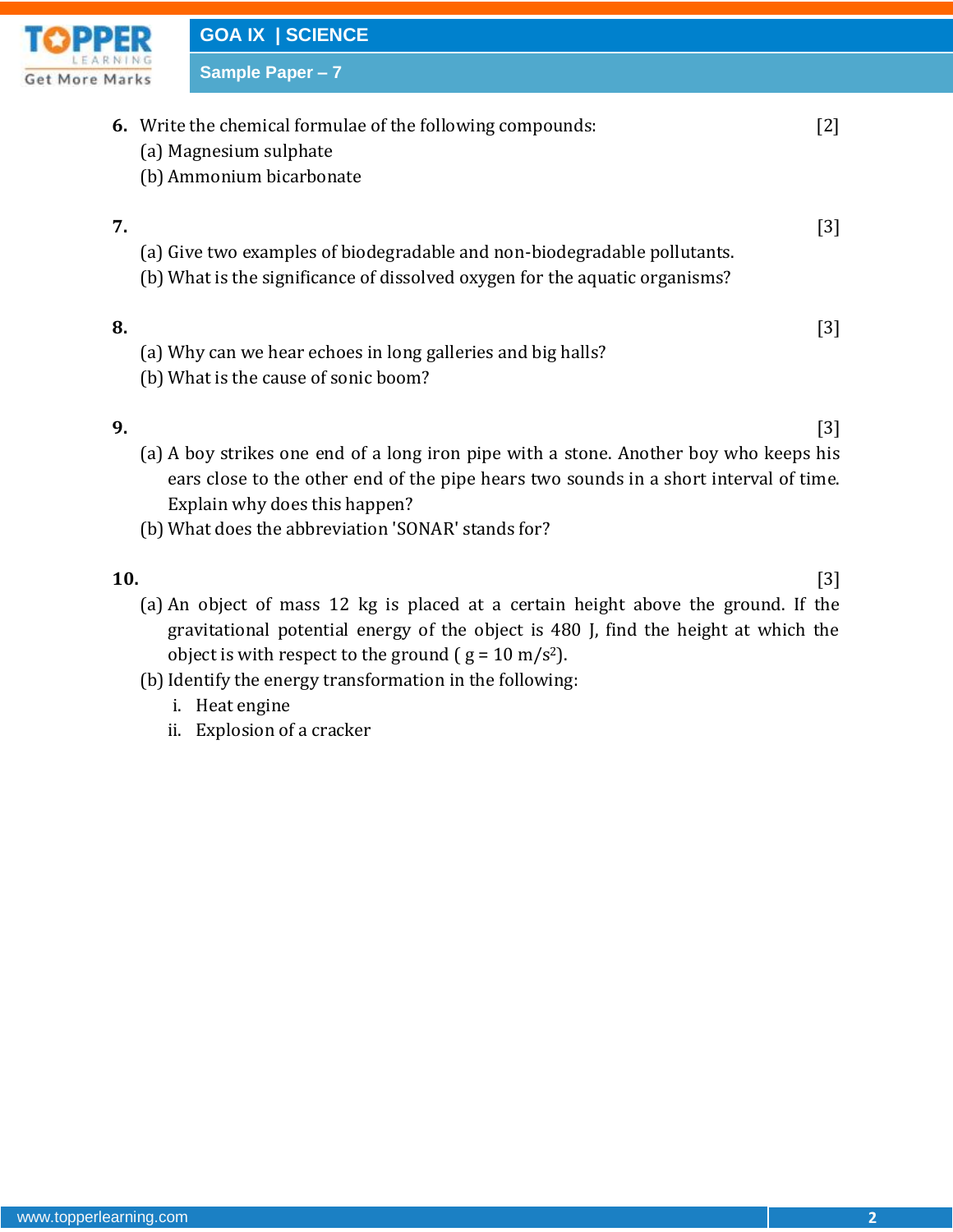

**11.**Study the figure given and answer the following questions: [3]



- (a) What is the potential energy of the object of mass (m) at point B and C when it is raised from point A to B and then from point B to C?
- (b) Calculate the potential energy of the object when raised directly from point A to C.
- (c) Calculate whether the same amount of work is done against gravity in each case. Write your inference.
- **12.**How are bats able to fly in the darkness of the night without colliding with other objects? [3]
- **13.**How many grams of Sodium will have the same number of atoms as 6 grams of Magnesium? (Given Na =  $23 u$ , Mg =  $24 u$ ) [3]
- **14.**Calculate the number of particles in each of the following: [3]
	- (a) 46 g of Na atoms
	- (b)  $8 \text{ g of } 0_2$  molecules
	- (c) 0.1 mole of carbon atom
- **15.**Differentiate between bilateral symmetry and radial symmetry. [3]
- **16.**What is soil? How is it formed? State the major factor which decides the structure of soil. What role does it play? [3]
- **17.** [3] (a) Name any two antibiotics.
	- (b) State the main symptoms of jaundice.
	- (c) Name the disease caused due to the bite of a dog or a monkey.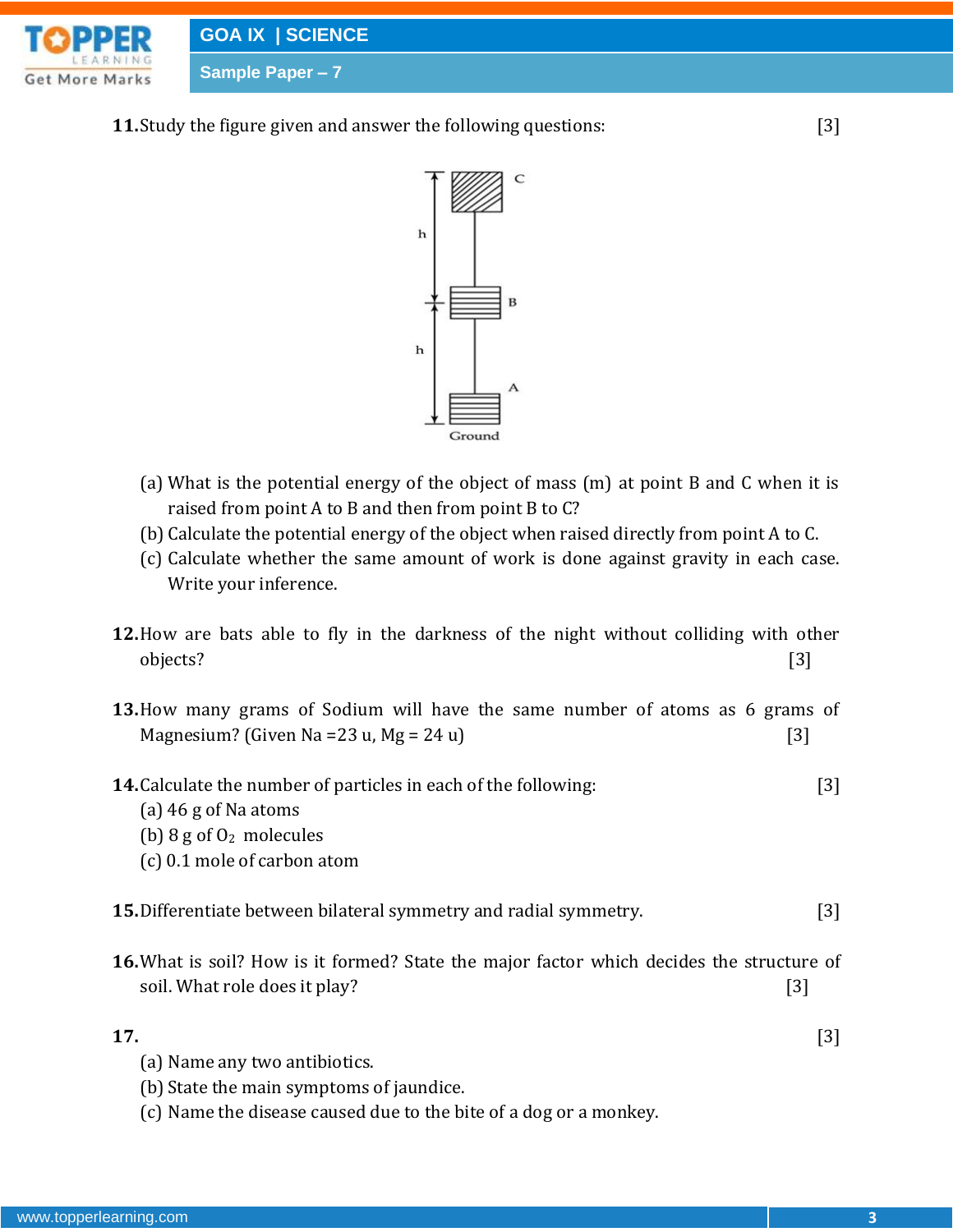

# **Sample Paper – 7 18.** [3] (a) Which diseases can be prevented by using BCG? (b) Name any two non-communicable diseases. (c) Name the common drug used to treat malarial fever. **19.** Why should we wear clean clothes? Write two symptoms of T.B and Typhoid. [5] **20.** [5] (a) Deduce the expression of kinetic energy of a body. (b) State the factors on which the kinetic energy of a body depends? (c) What happens to the kinetic of a freely falling body which hits the ground? **21.** [5] (a) Write the difference between sound waves and light waves. (b) Explain the propagation of sound **22.**What is electrovalency? Explain the formation of an electrovalent compound with the help of an example. [5] **23.** [5] (a) Justify "Dust is a pollutant". (b) Carbon dioxide is necessary for plants then why do we consider it as a pollutant? (c) How are living organisms dependent on soil? **24.** [5] (a) Why whales are not grouped as fishes? (b) What is bilateral symmetry? (c) i. Which chordate character has evolved as vertebral column in higher vertebrates? Define it. ii. Mention any two characteristic feature of phylum Echinodermata.

iii. Why coelom is absent in diploblastic organisms?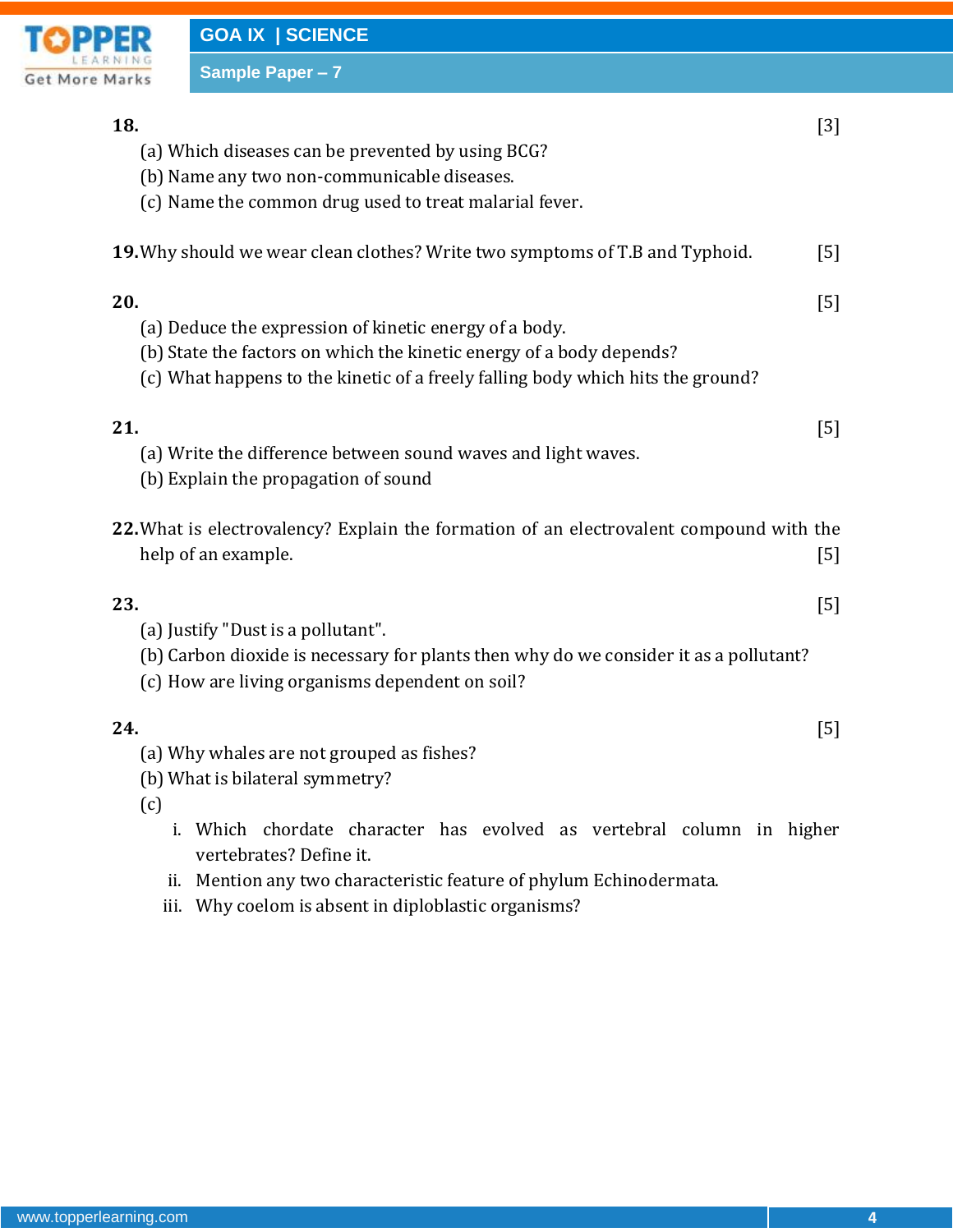

**Sample Paper – 7**

## **SECTION B**

- **25.**When a sound wave is allowed to fall normally on a reflecting surface, the intensity of sound will be maximum at \_\_\_\_\_\_\_\_\_.
	- (a)  $0^\circ$
	- (b)  $60^\circ$
	- (c)  $30^\circ$
	- (d)  $90^\circ$
- **26.**A piece of metal of mass 110 g is dipped in a measuring cylinder containing 24 mL of water. The water level rises and reaches to 38 ml marking. Volume and density of the metal are respectively: [1]
	- (a)  $14 \text{ mL}$ ,  $7.85 \text{ g/cm}^3$
	- (b)  $14 \text{ mL}$ ,  $7 \text{ g/cm}^3$
	- (c)  $38 \text{ mL}$ ,  $6 \text{ g/m}^3$
	- (d) 24 mL,  $1.2$  g/cm<sup>3</sup>
- **27.**A solid ball is hanged by the hook of a spring balance. The reading of the spring balance is noted down when the solid object is freely suspended in the air, completely submerged in tap water and completely submerged in salty water. Which of the following is true about the readings noted by the spring balance? [1]
	- (a) Minimum when submerged in tap water.
	- (b) Minimum in air.
	- (c) Minimum when submerged in salty water.
	- (d) Equal in all the cases.
- **28.** The identifying feature/s of a dicot angiosperm is/are [1]

- (a) Tap root system
- (b) Leaves with reticulate venation
- (c) Seeds with two cotyledons and enclosed in fruit
- (d) All the above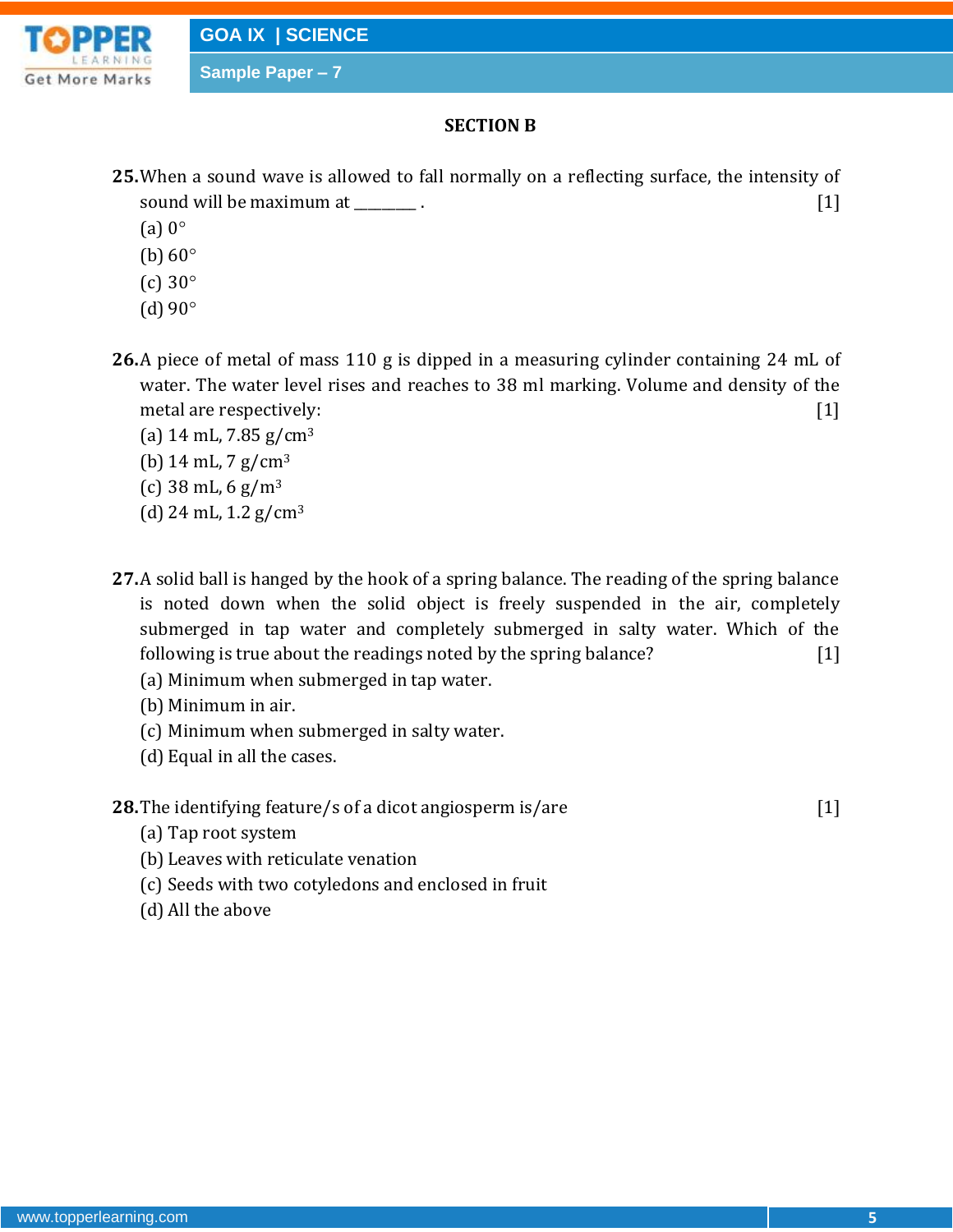

**Sample Paper – 7**

**29.** Identify the leaf on the basis of its venation [1]



- (a) Monocot
- (b) Dicot
- (c) Gymnosperm
- (d) Angiosperm

### **30.**The following apparatus are available in a laboratory: [1]

- i. Thick silk string
- ii. Thin silk string
- iii. Thick cotton string
- iv. Thin cotton thread
- v. A stop clock
- vi. A table clock

The students have to perform an activity to determine the speed of a pulse through a stretched string. So, which of the following apparatus should be chosen?

- (a) i and ii
- (b) ii, v and vi
- (c) iii and v
- (d)iv and vi

**31.** Loss of weight of a body when immersed in a liquid is [1]

- (a) Equal to the weight of the liquid displaced.
- (b) More than the weight of the liquid displaced.
- (c) Less than the weight of the liquid displaced.
- (d) Zero.
- **32.**In an experiment to verify the laws of reflection of sound, the angle between one pipe and normal is  $\theta$ . The perfect reflection takes place only when the angle between the two pipes is  $[1]$ 
	- (a)  $2\theta$
	- (b)  $90^\circ$
	- (c) Anywhere between  $\theta$  and  $90^{\circ}$
	- (d)  $\theta/2$